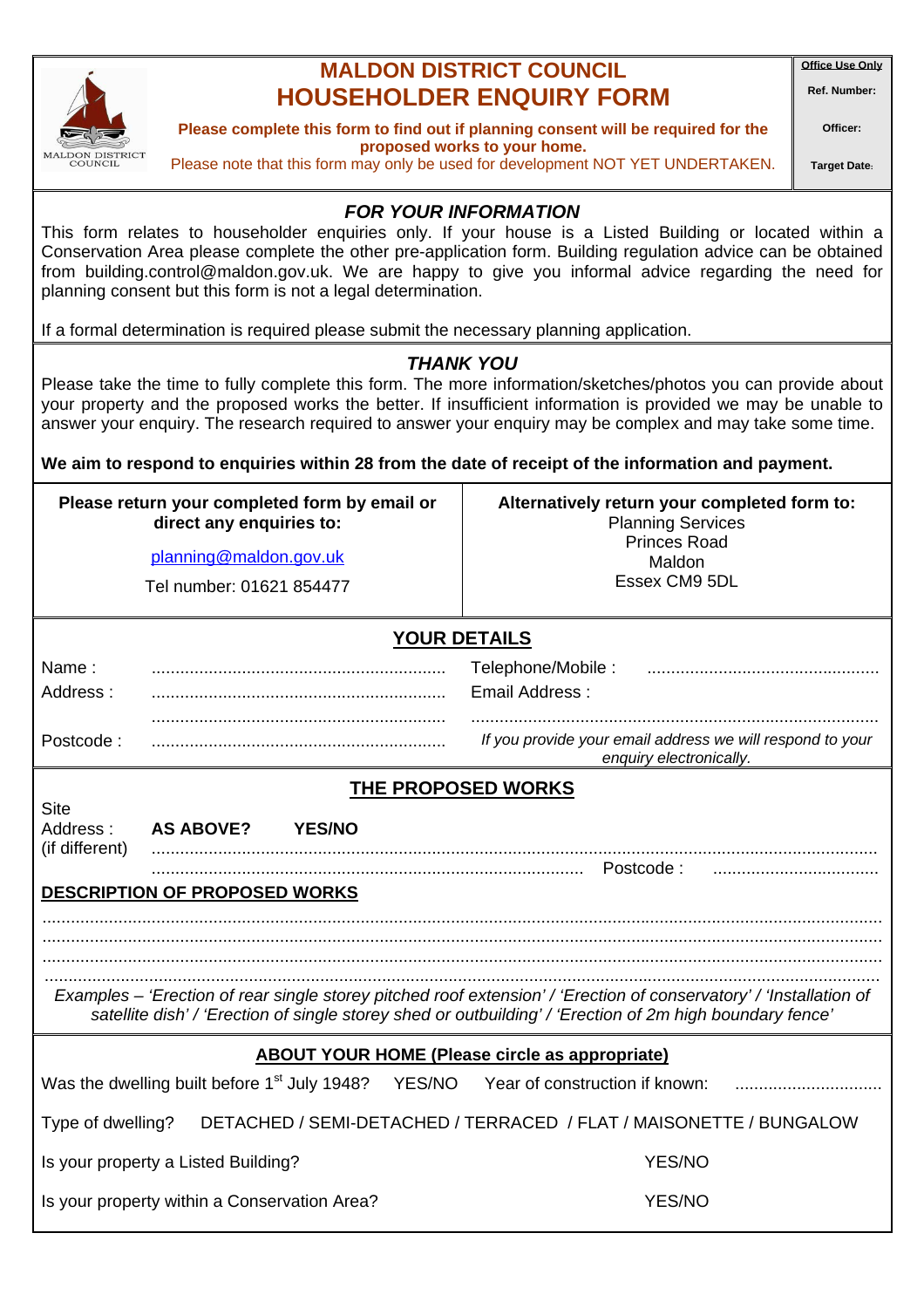| <b>ABOUT YOUR HOME (continued)</b>                                                                                                                                                |                                                                                                                               |  |  |  |  |  |  |  |  |
|-----------------------------------------------------------------------------------------------------------------------------------------------------------------------------------|-------------------------------------------------------------------------------------------------------------------------------|--|--|--|--|--|--|--|--|
|                                                                                                                                                                                   |                                                                                                                               |  |  |  |  |  |  |  |  |
| Height to Ridge:                                                                                                                                                                  | <b>All Existing Materials:</b><br>(e.g. slate, render, brick, felt)                                                           |  |  |  |  |  |  |  |  |
| Height to Eaves:                                                                                                                                                                  |                                                                                                                               |  |  |  |  |  |  |  |  |
| Width of Original Property:                                                                                                                                                       |                                                                                                                               |  |  |  |  |  |  |  |  |
| <b>Details of Existing Extensions/outbuildings?</b>                                                                                                                               |                                                                                                                               |  |  |  |  |  |  |  |  |
|                                                                                                                                                                                   |                                                                                                                               |  |  |  |  |  |  |  |  |
| <b>THE PROPOSED WORKS</b><br>PLEASE COMPLETE THE RELEVANT SECTION(S) BELOW & ANNOTATE YOUR SKETCH PLAN.<br>ALL DIMENSIONS SHOULD BE EXTERNAL MEASUREMENTS AND BE GIVEN IN METRIC. |                                                                                                                               |  |  |  |  |  |  |  |  |
| <b>Extension/Conservatory</b><br>Overall height?<br>Single or two storey?                                                                                                         | Depth & Width?                                                                                                                |  |  |  |  |  |  |  |  |
|                                                                                                                                                                                   |                                                                                                                               |  |  |  |  |  |  |  |  |
| Flat or Pitched roof?<br>Height to eaves if pitched?                                                                                                                              | Materials to be used?                                                                                                         |  |  |  |  |  |  |  |  |
| <b>Outbuilding</b><br>Depth & Width?<br>Single or two storey?<br>Overall height?                                                                                                  | Distance from boundary?                                                                                                       |  |  |  |  |  |  |  |  |
| Flat or Pitched roof?<br>Height to eaves if pitched?<br>Includes Veranda / balcony?                                                                                               | Use? e.g storage / workshop                                                                                                   |  |  |  |  |  |  |  |  |
| Loft Conversion / Dormer window / Rooflight / Alteration to the roof                                                                                                              |                                                                                                                               |  |  |  |  |  |  |  |  |
| Extend beyond roof plane fronting a<br>All dimensions or dormers / rooflights<br>highway?                                                                                         | Installation, alteration or replacement<br>of chimney, flue or soil and vent pipe?                                            |  |  |  |  |  |  |  |  |
| Overall Height?<br>Materials to be used?                                                                                                                                          | Includes Veranda / balcony?                                                                                                   |  |  |  |  |  |  |  |  |
| <b>Porch Extension</b>                                                                                                                                                            |                                                                                                                               |  |  |  |  |  |  |  |  |
| Overall height?<br>Depth & Width?                                                                                                                                                 | Distance from footpath / highway?                                                                                             |  |  |  |  |  |  |  |  |
| <b>Hard Surfacing</b>                                                                                                                                                             |                                                                                                                               |  |  |  |  |  |  |  |  |
| Please provide dimensions of the ground to be covered by hard surfacing.                                                                                                          |                                                                                                                               |  |  |  |  |  |  |  |  |
| Please show the position of the hard surfacing in relation to your house and the highway on your sketch plan.<br>Is the surface, including the base below, porous?                | YES/NO<br>OΚ                                                                                                                  |  |  |  |  |  |  |  |  |
| Is there a means of water run off / drainage to a porous area within your property?                                                                                               | YES/NO                                                                                                                        |  |  |  |  |  |  |  |  |
| Installation, alteration or replacement of chimney, flue or soil and vent pipe                                                                                                    |                                                                                                                               |  |  |  |  |  |  |  |  |
| Height of chimney flue or<br>How far will the proposed chimney, flue or soil<br>soil and vent pipe?<br>and vent pipe protrude above the highest part<br>of the existing roof?     | Is the chimney, flue or soil and vent pipe<br>on a wall or roof slope which fronts the<br>highway and forms the front or side |  |  |  |  |  |  |  |  |
|                                                                                                                                                                                   | elevation of the dwelling?                                                                                                    |  |  |  |  |  |  |  |  |
| <b>Erection of Fence or Wall</b>                                                                                                                                                  |                                                                                                                               |  |  |  |  |  |  |  |  |
| Maximum Height?<br>Distance from footpath / highway?                                                                                                                              |                                                                                                                               |  |  |  |  |  |  |  |  |
| <b>Installation of Satellite Dish</b>                                                                                                                                             |                                                                                                                               |  |  |  |  |  |  |  |  |
| Dimensions of proposed dish?<br>Existing number of dishes on building?                                                                                                            | Where is the dish to be installed? e.g<br>rear roof slope / chimney                                                           |  |  |  |  |  |  |  |  |
| Will the dish protrude above the<br>Will the dish protrude above the<br>highest part of the existing roof?<br>highest part of the chimney?                                        | Will the dish be visible from the<br>highway?                                                                                 |  |  |  |  |  |  |  |  |
| Signed:<br>Dated:                                                                                                                                                                 |                                                                                                                               |  |  |  |  |  |  |  |  |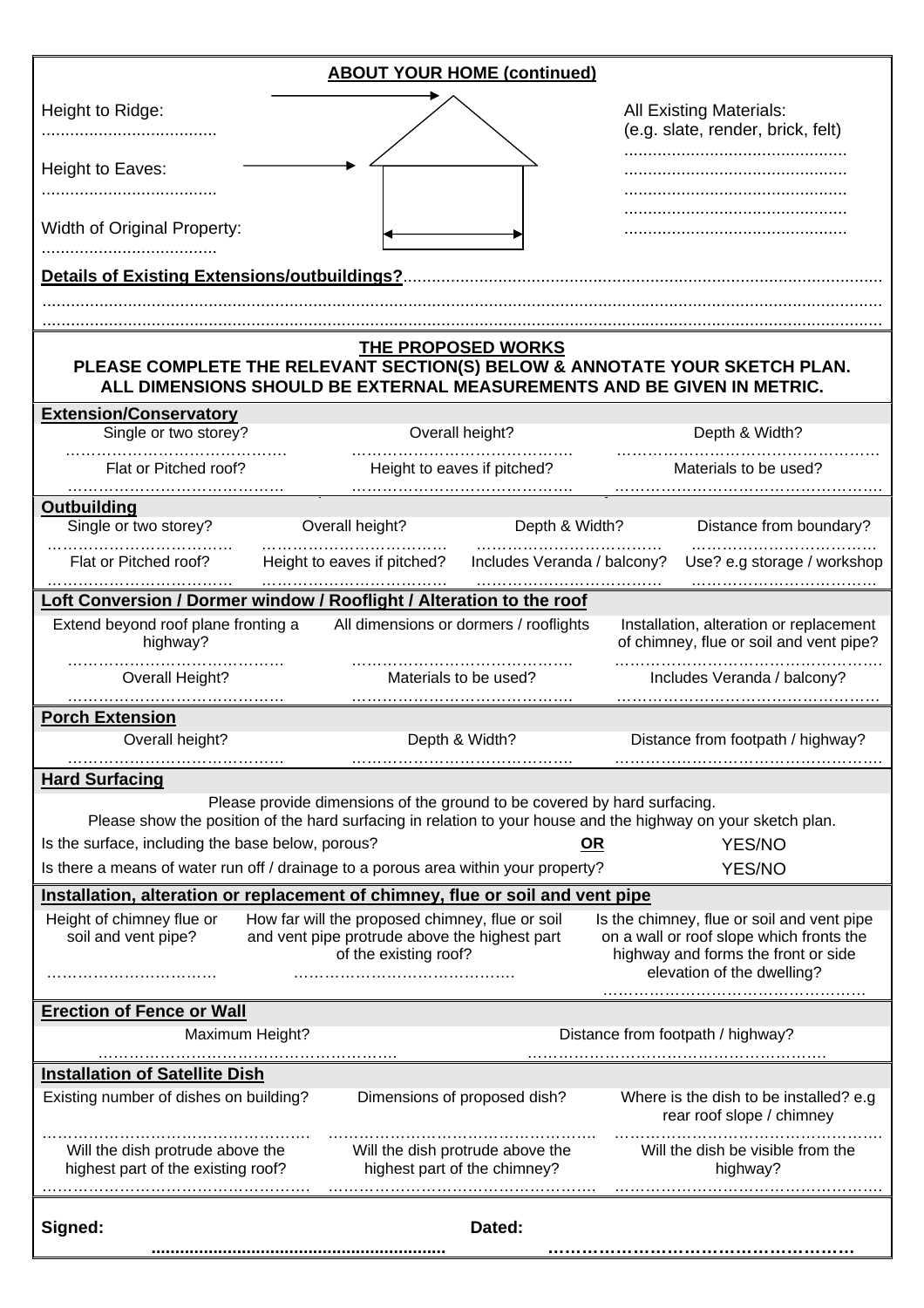# **YOUR SKETCH PLAN – See example overleaf**

**PLEASE ENSURE ALL MEASUREMENTS ARE GIVEN IN METRIC**